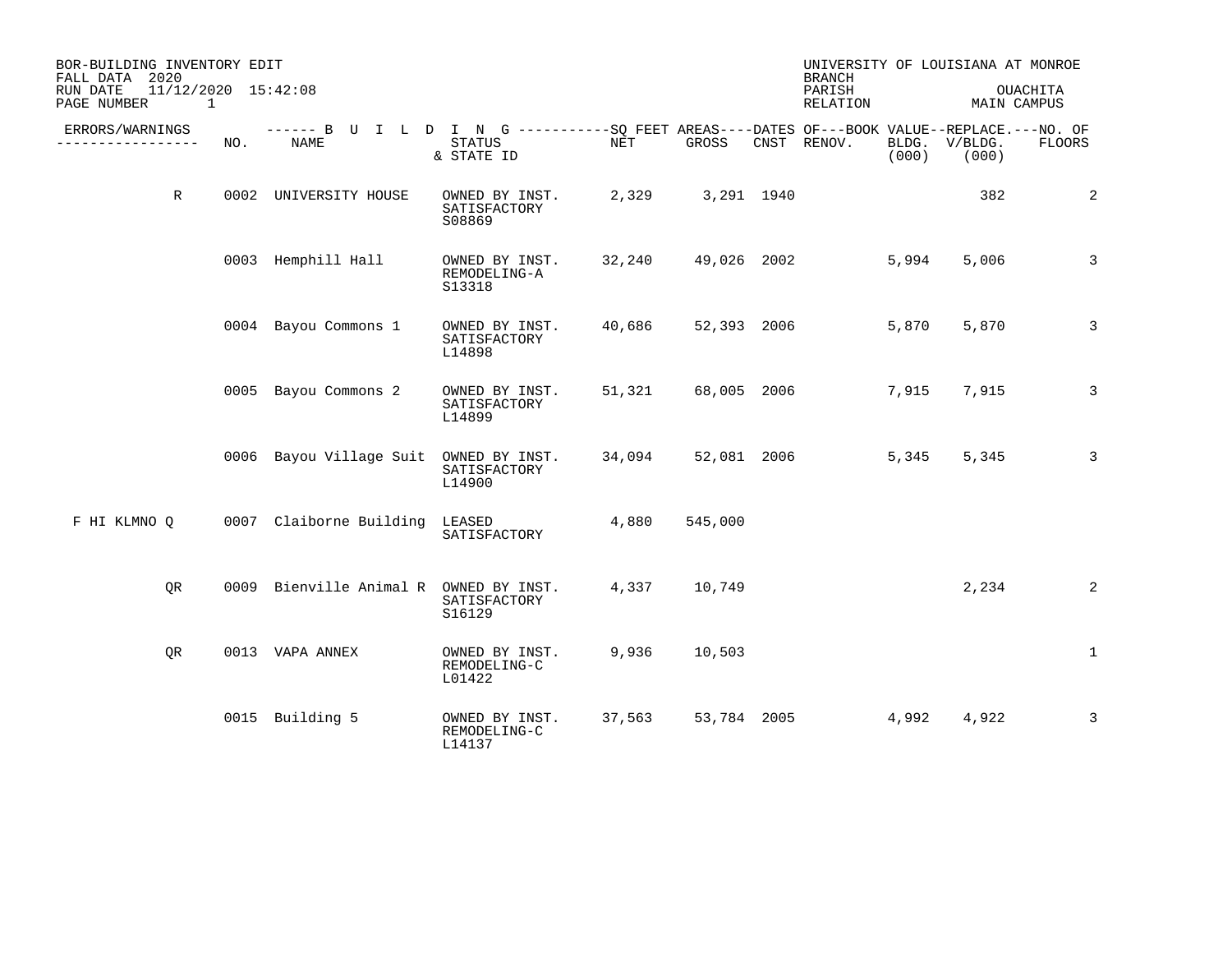| BOR-BUILDING INVENTORY EDIT<br>FALL DATA 2020  |     |                                                                                                     |                                                             |                                                                                                           |                    | <b>BRANCH</b>      |       | UNIVERSITY OF LOUISIANA AT MONROE |                |
|------------------------------------------------|-----|-----------------------------------------------------------------------------------------------------|-------------------------------------------------------------|-----------------------------------------------------------------------------------------------------------|--------------------|--------------------|-------|-----------------------------------|----------------|
| 11/12/2020 15:42:08<br>RUN DATE<br>PAGE NUMBER | 2   |                                                                                                     |                                                             |                                                                                                           |                    | PARISH<br>RELATION |       | MAIN CAMPUS                       | OUACHITA       |
| ERRORS/WARNINGS<br>----------------            | NO. | ------ B U I L D I N G -----------SO FEET AREAS----DATES OF---BOOK VALUE--REPLACE.---NO. OF<br>NAME | STATUS<br>& STATE ID                                        | <b>STARFED STARFED STARFED STARFED STARFED STARFED STARFED STARFED STARFED STARFED STARFED STARFED ST</b> | GROSS CNST RENOV.  |                    |       | BLDG. V/BLDG.<br>$(000)$ (000)    | FLOORS         |
|                                                |     | 0016 Building 6                                                                                     | OWNED BY INST. 37,413 53,784 2005<br>SATISFACTORY<br>L14138 |                                                                                                           |                    |                    | 4,992 | 4,992                             | $\overline{3}$ |
|                                                |     | 0017 Building 7                                                                                     | OWNED BY INST. 42,675 59,034 2005<br>SATISFACTORY<br>L14139 |                                                                                                           |                    |                    | 5,479 | 5,479                             | $\overline{3}$ |
|                                                |     | 0018 BIENVILLE BUILDING OWNED BY INST. 96,285 354,200 2000                                          | SATISFACTORY<br>S14212                                      |                                                                                                           |                    |                    | 6,010 | 6,010                             | $\mathbf{3}$   |
|                                                |     | 0019 Student Health Cen OWNED BY INST. 4,223 6,780 2005                                             | SATISFACTORY<br>L14901                                      |                                                                                                           |                    |                    | 639   | 639                               | $\mathbf{1}$   |
|                                                |     | 0020 Softball Restrooms OWNED BY INST.                                                              | SATISFACTORY<br>S14156                                      | 395 1,200 2005                                                                                            |                    |                    | 65    | 65                                | $\mathbf{1}$   |
|                                                |     | 0021 Softball Concessio OWNED BY INST. 1,093 2,150 2005                                             | SATISFACTORY<br>S14157                                      |                                                                                                           |                    |                    | 150   | 150                               | 2              |
| OR                                             |     | 0022 SOCCER                                                                                         | OWNED BY INST.<br>SATISFACTORY<br>S28617                    |                                                                                                           | 1,442 1,627        |                    | 52    |                                   | $\mathbf{1}$   |
| OR                                             |     | 0023 ULM CHILD DEVELOPM                                                                             | OWNED BY INST.<br>SATISFACTORY<br>S28495                    |                                                                                                           | 2,945 3,687        |                    |       |                                   | $\mathbf 1$    |
| R                                              |     | 0033 BAYOU POINTE STUDE                                                                             | OWNED BY INST.<br>SATISFACTORY<br>S08888                    |                                                                                                           | 25,409 40,517 2018 |                    |       |                                   | 1              |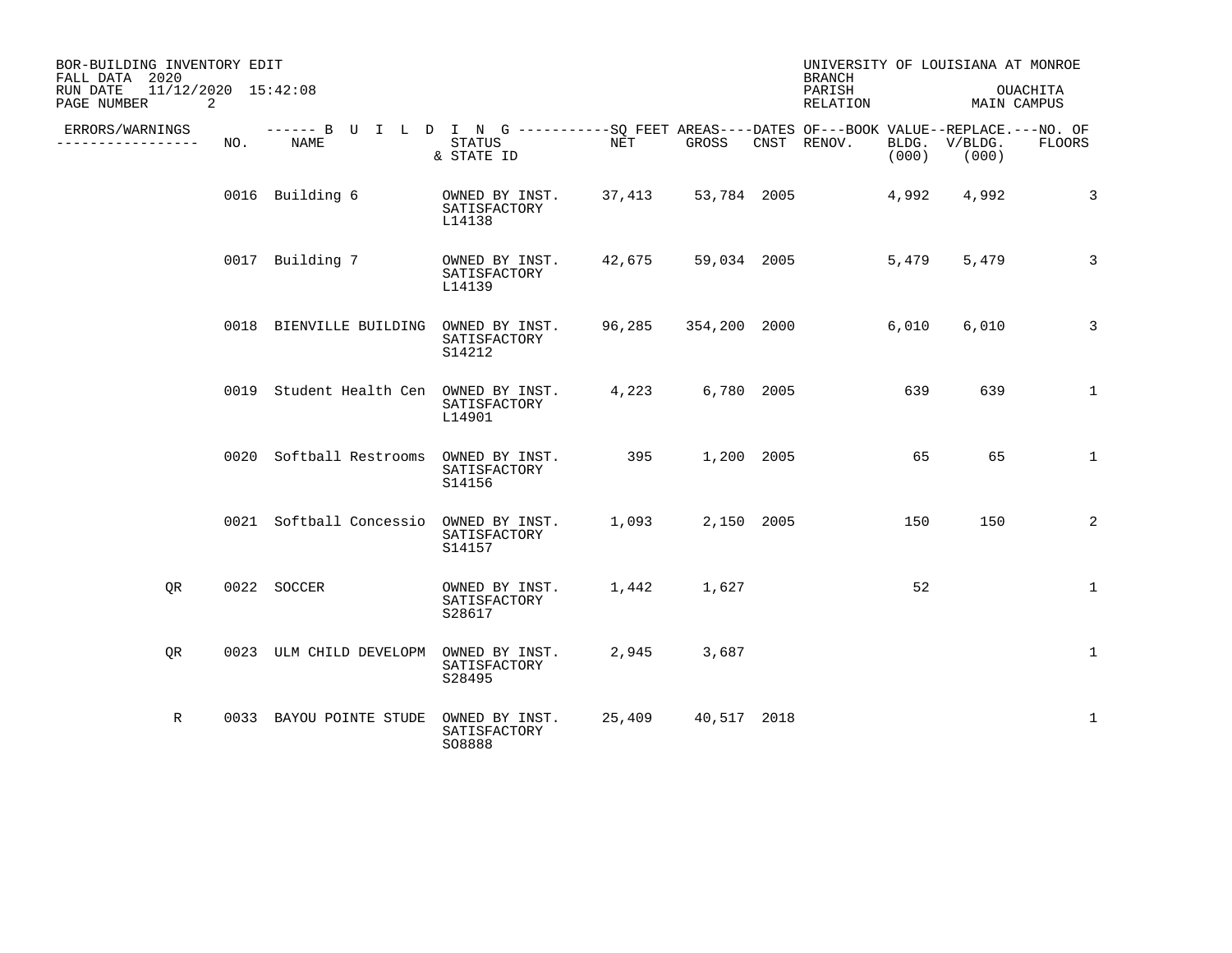| BOR-BUILDING INVENTORY EDIT<br>FALL DATA 2020  |     |                       |                                                                                                                     |        |             | <b>BRANCH</b>      |                | UNIVERSITY OF LOUISIANA AT MONROE |                |
|------------------------------------------------|-----|-----------------------|---------------------------------------------------------------------------------------------------------------------|--------|-------------|--------------------|----------------|-----------------------------------|----------------|
| 11/12/2020 15:42:08<br>RUN DATE<br>PAGE NUMBER | 3   |                       |                                                                                                                     |        |             | PARISH<br>RELATION |                | MAIN CAMPUS                       | OUACHITA       |
| ERRORS/WARNINGS<br>---------                   | NO. | NAME                  | ------ B U I L D I N G -----------SO FEET AREAS----DATES OF---BOOK VALUE--REPLACE.---NO. OF<br>STATUS<br>& STATE ID | NET    | GROSS       | CNST RENOV.        | BLDG.<br>(000) | V/BLDG.<br>(000)                  | FLOORS         |
|                                                |     | 0101 Filhiol Hall     | OWNED BY INST.<br>REMODELING-C<br>S08861                                                                            | 8,488  |             | 16,208 1957 1979   | 191            | 1,636                             | 2              |
|                                                |     | 0102 Biedenharn Hall  | OWNED BY INST.<br>REMODELING-C<br>S08862                                                                            | 25,604 | 47,279 1939 | 2003               | 428            | 3,002                             | 2              |
|                                                |     | 0103 Brown Hall       | OWNED BY INST.<br>REMODELING-C<br>S08863                                                                            | 16,636 |             | 27,711 1931 1972   | 541            | 7,173                             | 3              |
|                                                |     | 0104 Brown Auditorium | OWNED BY INST.<br>REMODELING-C<br>S08863                                                                            | 23,599 |             | 33,467 1931 1982   | 458            | 2,589                             | 2              |
|                                                |     | 0105 Brown Gym        | OWNED BY INST.<br>REMODELING-C<br>S08863                                                                            | 17,712 |             | 21,572 1932 1967   | 163            | 1,669                             | $\overline{2}$ |
|                                                |     | 0106 Bry Hall         | OWNED BY INST.<br>REMODELING-C<br>S08864                                                                            | 11,681 |             | 17,103  1939  1967 | 287            | 1,732                             | 2              |
|                                                |     | 0107 STUBBS HALL      | OWNED BY INST.<br>REMODELING-C<br>S08866                                                                            | 40,310 |             | 66,611 1956 1980   | 597            | 6,561                             | 2              |
|                                                |     | 0108 Caldwell Hall    | OWNED BY INST.<br>REMODELING-C<br>S08867                                                                            | 13,893 |             | 21,616 1949 1981   | 420            | 2,261                             | 2              |
|                                                |     | 0109 Hanna Hall       | OWNED BY INST.<br>REMODELING-C<br>S08872                                                                            | 38,399 | 59,796 1966 |                    | 1,500          | 6,177                             | 3              |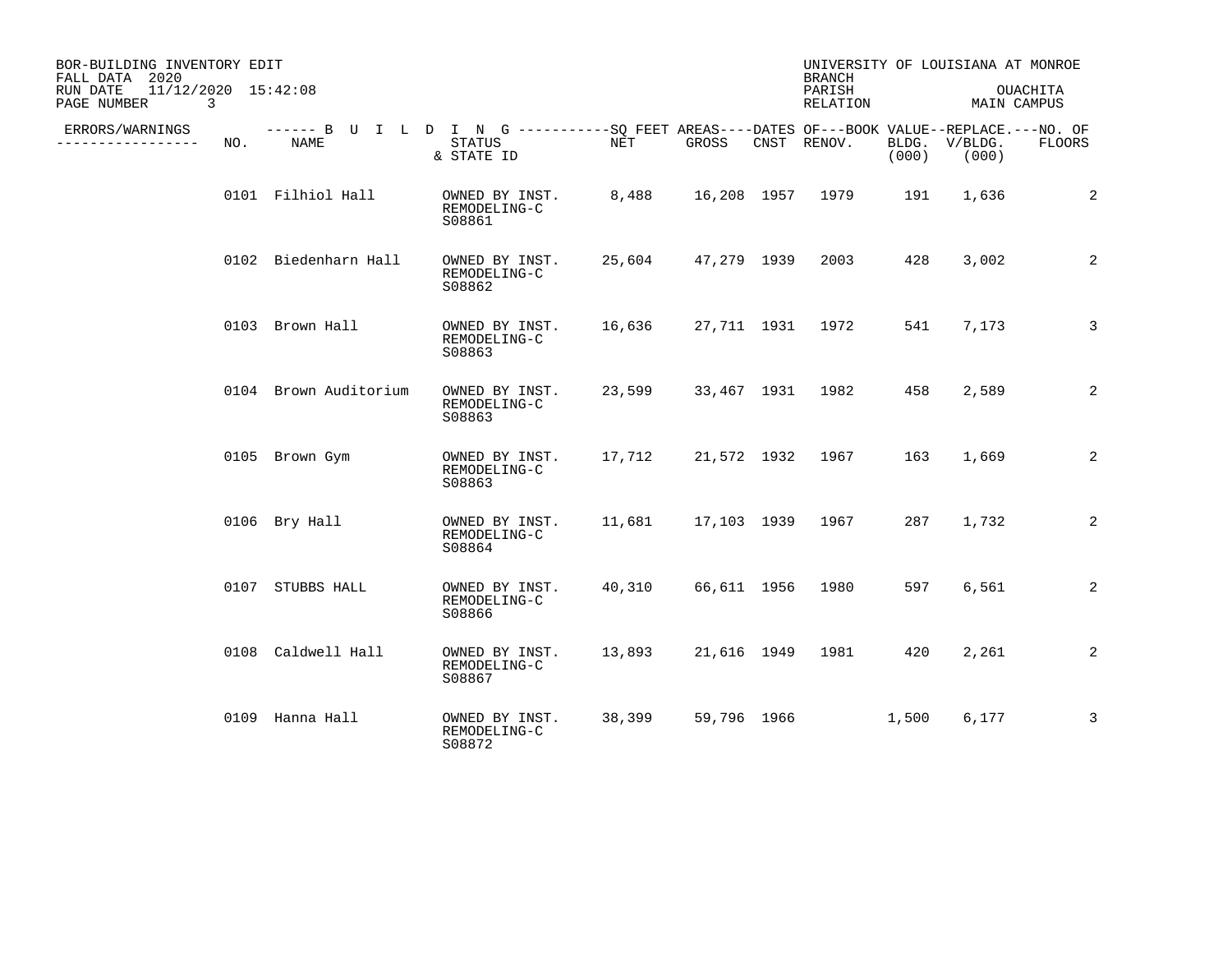| BOR-BUILDING INVENTORY EDIT<br>FALL DATA 2020  |     |                                                                                                     |                                          |                      |                    | <b>BRANCH</b>       |          | UNIVERSITY OF LOUISIANA AT MONROE |              |
|------------------------------------------------|-----|-----------------------------------------------------------------------------------------------------|------------------------------------------|----------------------|--------------------|---------------------|----------|-----------------------------------|--------------|
| 11/12/2020 15:42:08<br>RUN DATE<br>PAGE NUMBER | 4   |                                                                                                     |                                          |                      |                    | PARISH<br>RELATION  |          | MAIN CAMPUS                       | OUACHITA     |
| ERRORS/WARNINGS<br>-------------               | NO. | ------ B U I L D I N G -----------SQ FEET AREAS----DATES OF---BOOK VALUE--REPLACE.---NO. OF<br>NAME | STATUS<br>& STATE ID                     | $\operatorname{NET}$ | GROSS              | CNST RENOV.         | (000)    | BLDG. V/BLDG.<br>(000)            | FLOORS       |
| $\mathbb{R}$                                   |     | 0110 LAIRD WEEMS CENTER OWNED BY INST.                                                              | SATISFACTORY<br>S27444                   |                      | 3,792 7,170 2018   |                     |          |                                   | 2            |
|                                                |     | 0111 SANDEL HALL                                                                                    | OWNED BY INST.<br>SATISFACTORY<br>S08871 | 62,866               |                    | 81,433 1963 1977    | 1,888    | 7,303                             | $\mathbf{3}$ |
|                                                |     | 0112 George Walker Hall OWNED BY INST.                                                              | REMODELING-C<br>S08879                   |                      |                    | 85,046 125,754 1969 |          | 2,743 11,090                      | 3            |
|                                                |     | 0113 Fant-Ewing Coliseu OWNED BY INST.                                                              | REMODELING-C<br>S08881                   |                      |                    | 82,367 131,272 1971 |          | 2,614 12,345                      | 2            |
|                                                |     | 0114 Brown Stadium                                                                                  | OWNED BY INST.<br>REMODELING-C<br>S08874 |                      | 28,547 32,116 1967 |                     | 506 - 10 | 2,016                             | 2            |
|                                                |     | 0115 Student Union                                                                                  | OWNED BY INST.<br>REMODELING-C<br>S08940 | 40,832               |                    | 66,855 1939 1980    | 900      | 7,970                             | 2            |
|                                                |     | 0117 Leon Sugar Hall                                                                                | OWNED BY INST.<br>REMODELING-C<br>S08882 | 55,813               |                    | 77,379 1971         | 2,613    | 8,289                             | 4            |
|                                                |     | 0118 Strauss Hall                                                                                   | OWNED BY INST.<br>REMODELING-C<br>S08883 | 42,062               |                    | 62,164 1973         | 1,380    | 6,022                             | 3            |
|                                                |     | 0119 Band Building                                                                                  | OWNED BY INST.<br>REMODELING-C<br>S08884 | 10,930               |                    | 15,200 1973 439     |          | 1,384                             | $\mathbf{1}$ |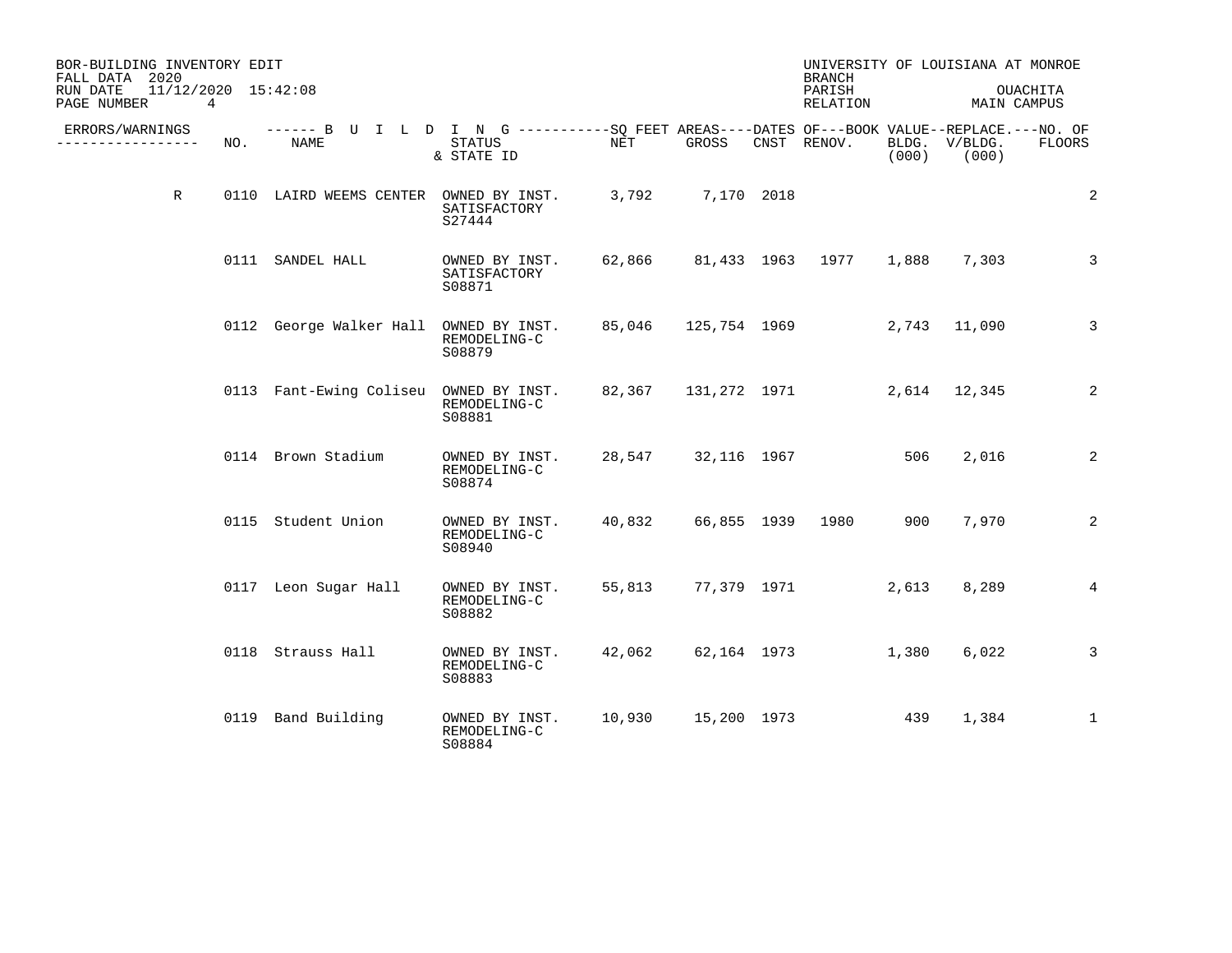| BOR-BUILDING INVENTORY EDIT<br>FALL DATA 2020        |     |                                                                                                    |                                          |                            |             | <b>BRANCH</b>      |       | UNIVERSITY OF LOUISIANA AT MONROE |               |
|------------------------------------------------------|-----|----------------------------------------------------------------------------------------------------|------------------------------------------|----------------------------|-------------|--------------------|-------|-----------------------------------|---------------|
| 11/12/2020 15:42:08<br>RUN DATE<br>PAGE NUMBER<br>-5 |     |                                                                                                    |                                          |                            |             | PARISH<br>RELATION |       | MAIN CAMPUS                       | OUACHITA      |
| ERRORS/WARNINGS<br>----------------                  | NO. | ------ B U I L D I N G ----------SO FEET AREAS----DATES OF---BOOK VALUE--REPLACE.---NO. OF<br>NAME | STATUS<br>& STATE ID                     | NET                        | GROSS       | CNST RENOV.        | (000) | BLDG. V/BLDG.<br>(000)            | <b>FLOORS</b> |
|                                                      |     | 0120 Heard Tennis Stadi OWNED BY INST. 4,537 5,237 1976                                            | REMODELING-C<br>S08886                   |                            |             |                    | 224   | 385                               | 1             |
|                                                      |     | 0122 Malone Stadium                                                                                | OWNED BY INST.<br>REMODELING-C<br>S08887 | 126,526 146,294 1978       |             |                    |       | 7,750 10,940                      | 5             |
|                                                      |     | 0123 Construction Build OWNED BY INST.                                                             | REMODELING-C<br>S08890                   | 14,146  19,332  1981  1983 |             |                    | 1,350 | 1,305                             | $\mathbf{1}$  |
|                                                      |     | 0124 KITTY DEGREE HALL                                                                             | OWNED BY INST.<br>REMODELING-B<br>S08891 | 42,043                     |             | 61,304 1981        | 5,150 | 7,999                             | $\mathbf{3}$  |
|                                                      |     | 0125 Baseball Stadium                                                                              | OWNED BY INST.<br>REMODELING-C<br>S08893 |                            |             | 20,515 30,887 1982 | 2,249 | 3,458                             | 3             |
|                                                      |     | 0126 Chemistry and Natu OWNED BY INST.                                                             | REMODELING-C<br>S08905                   |                            |             | 57,117 92,500 1984 |       | 7,938 12,425                      | 3             |
|                                                      |     | 0128 UNIVERSITY LIBRARY OWNED BY INST.                                                             | SATISFACTORY<br>S12809                   | 158,667 249,166 1999       |             |                    |       | 2,630 32,234                      | 7             |
|                                                      |     | 0205 Madison Hall                                                                                  | OWNED BY INST.<br>REMODELING-C<br>S08953 | 31,310                     | 57,525 1961 | 773                |       | 3,727                             | 3             |
|                                                      |     | 0207 Ouachita Hall                                                                                 | OWNED BY INST.<br>REMODELING-B<br>S08954 | 18,589                     | 30,281 1962 |                    | 437   | 2,519                             | 3             |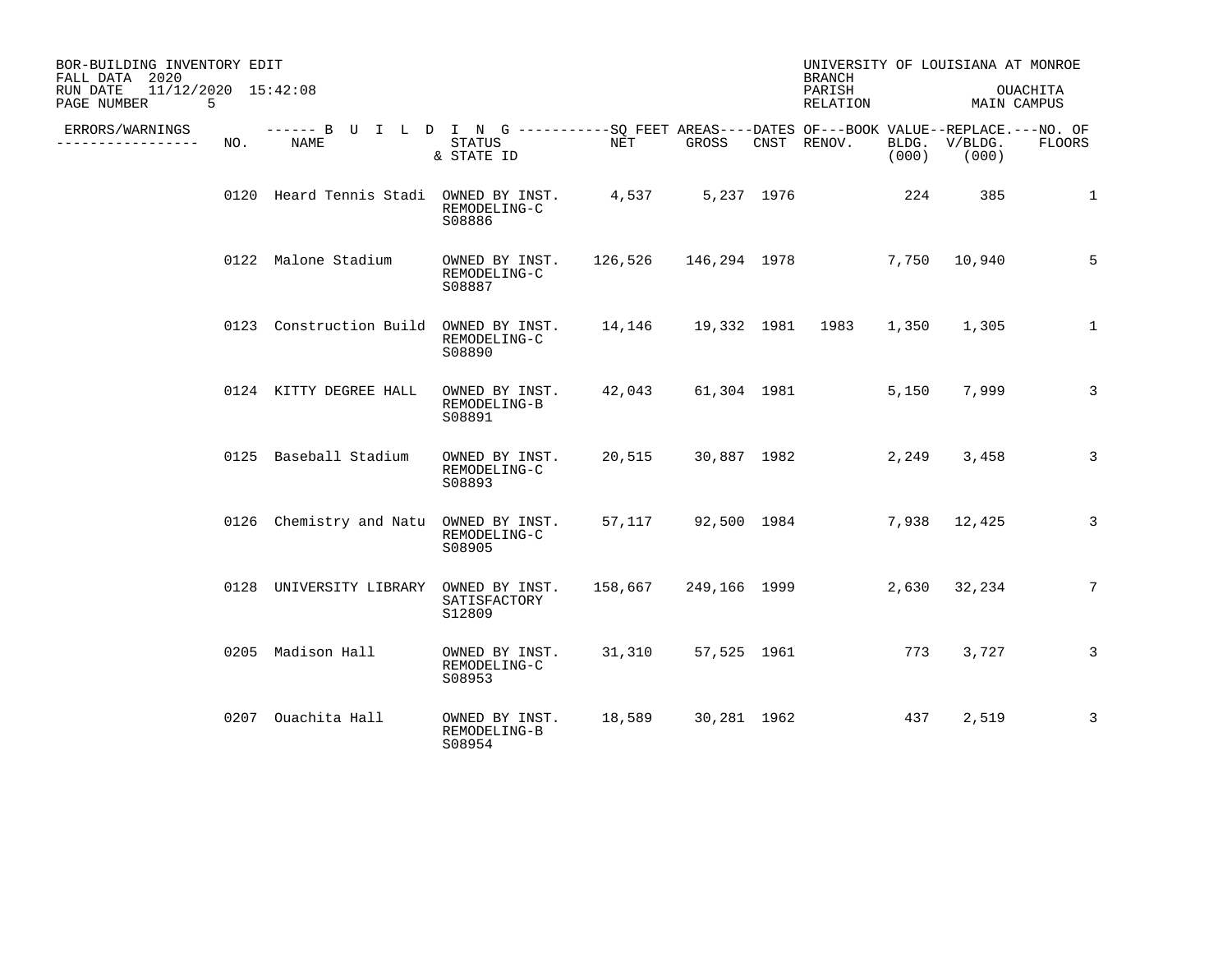| BOR-BUILDING INVENTORY EDIT<br>FALL DATA 2020 |                              |     |                                                                                                    |                                          |                    |             | <b>BRANCH</b>      |       | UNIVERSITY OF LOUISIANA AT MONROE |               |
|-----------------------------------------------|------------------------------|-----|----------------------------------------------------------------------------------------------------|------------------------------------------|--------------------|-------------|--------------------|-------|-----------------------------------|---------------|
| RUN DATE<br>PAGE NUMBER                       | $11/12/2020$ $15:42:08$<br>6 |     |                                                                                                    |                                          |                    |             | PARISH<br>RELATION |       | MAIN CAMPUS                       | OUACHITA      |
| ERRORS/WARNINGS<br>. <u>.</u>                 |                              | NO. | ------ B U I L D I N G ----------SO FEET AREAS----DATES OF---BOOK VALUE--REPLACE.---NO. OF<br>NAME | STATUS<br>& STATE ID                     | NET                | GROSS       | CNST RENOV.        | (000) | BLDG. V/BLDG.<br>(000)            | <b>FLOORS</b> |
|                                               |                              |     | 0210 Masur Hall                                                                                    | OWNED BY INST.<br>OBSOLETE<br>S08947     | 50,013             |             | 77,629 1966        | 1,233 | 5,155                             | 3             |
|                                               |                              |     | 0228 RETIRED SENIOR VOL                                                                            | OWNED BY INST.<br>REMODELING-C<br>S08880 | 1,358              | 1,605 1956  |                    | 10    | 87                                | $\mathbf{1}$  |
| I.                                            | R                            |     | 0300 Bon Aire - Preside OWNED BY INST.                                                             | SATISFACTORY<br>S15720                   | 8,897 9,705 2008   |             |                    | 304   |                                   | 2             |
|                                               |                              |     | 0301 Clarke Williams St OWNED BY INST.                                                             | REMODELING-C<br>S08941                   | 12,031 18,372 1960 |             |                    | 268   | 2,299                             | $\mathbf{1}$  |
|                                               |                              |     | 0302 SCHULZE DINING HAL OWNED BY INST.                                                             | SATISFACTORY<br>S08942                   |                    |             |                    | 567   | 1,187                             | $\mathbf{1}$  |
|                                               |                              |     | 0303 Coenen Hall                                                                                   | OWNED BY INST.<br>REMODELING-B<br>S08943 | 9,886              | 16,338 1966 | 2003               | 450   | 824                               | $\mathbf{1}$  |
|                                               |                              |     | 0406 Student Activity C OWNED BY INST.                                                             | REMODELING-A<br>S10005                   |                    |             | 74,691 89,831 1993 | 5,000 | 7,368                             | 2             |
|                                               |                              |     | 0501 Maintenance Shop                                                                              | OWNED BY INST.<br>REMODELING-C<br>S08873 | 9,404              | 10,872 1967 |                    | 30    | 319                               | $\mathbf{1}$  |
|                                               |                              |     | 0502 Grounds Building                                                                              | OWNED BY INST.<br>REMODELING-C<br>S08878 | 4,201              | 4,495 1967  |                    | 8     | 64                                | $\mathbf{1}$  |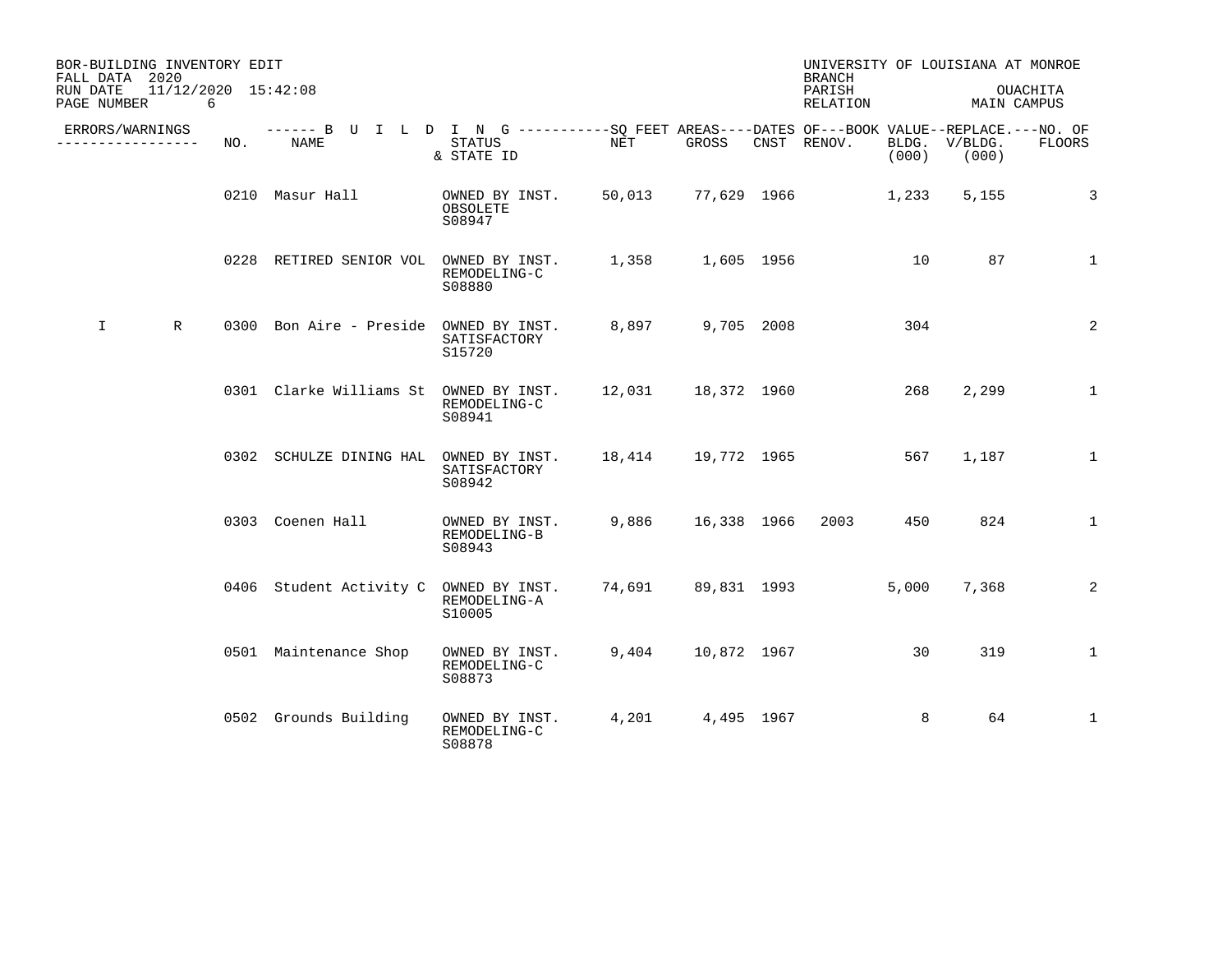| BOR-BUILDING INVENTORY EDIT<br>FALL DATA 2020                 |     |                                                                                                     |                                          |                      |                  |          | UNIVERSITY OF LOUISIANA AT MONROE<br><b>BRANCH</b> |                 |                        |                         |
|---------------------------------------------------------------|-----|-----------------------------------------------------------------------------------------------------|------------------------------------------|----------------------|------------------|----------|----------------------------------------------------|-----------------|------------------------|-------------------------|
| 11/12/2020 15:42:08<br>RUN DATE<br>PAGE NUMBER<br>$7^{\circ}$ |     |                                                                                                     |                                          |                      |                  |          | PARISH<br>RELATION                                 |                 |                        | OUACHITA<br>MAIN CAMPUS |
| ERRORS/WARNINGS<br>. _ _ _ _ _ _ _ _ _ _ _ _ _ _              | NO. | ------ B U I L D I N G -----------SO FEET AREAS----DATES OF---BOOK VALUE--REPLACE.---NO. OF<br>NAME | STATUS<br>& STATE ID                     | $\operatorname{NET}$ | GROSS            |          | CNST RENOV.                                        | (000)           | BLDG. V/BLDG.<br>(000) | <b>FLOORS</b>           |
|                                                               |     | 0503 Auto Services                                                                                  | OWNED BY INST.<br>REMODELING-C<br>S08877 |                      | 4,184 4,380 1984 |          |                                                    | 22              | 119                    | $\mathbf{1}$            |
|                                                               |     | 0504 Warehouse/Physical OWNED BY INST. 11,743 14,035 1967                                           | REMODELING-C<br>S08876                   |                      |                  |          |                                                    | 32              | 424                    | 2                       |
|                                                               |     | 0505 Property Control S OWNED BY INST.                                                              | REMODELING-C<br>S08898                   |                      | 2,020 4,040 1984 |          |                                                    | 22              | 76                     | $\mathbf{1}$            |
|                                                               |     | 0506 Maintenance Buildi OWNED BY INST.                                                              | REMODELING-C<br>S08899                   |                      | 1,244 3,868 1985 |          |                                                    | 17              | 46                     | $\mathbf{1}$            |
|                                                               |     | 0507 Grounds Hothouse                                                                               | OWNED BY INST.<br>REMODELING-C<br>S08923 | 500                  |                  | 501 1985 |                                                    | $4\overline{ }$ | 12                     | $\mathbf{1}$            |
|                                                               |     | 0508 AG Greenhouse-Shor OWNED BY INST.                                                              | REMODELING-C<br>S08924                   | 282                  |                  | 500 1985 |                                                    | 4               | 12                     | $\mathbf{1}$            |
|                                                               |     | 0509 AG Greenhouse-Long                                                                             | OWNED BY INST.<br>REMODELING-C<br>S08925 | 282                  |                  | 500 1985 |                                                    | 4               | 20                     | $\mathbf{1}$            |
| Q                                                             |     | 0510 Greenhouse Large                                                                               | OWNED BY INST.<br>REMODELING-C<br>S08939 | 2,444                | 2,470            |          |                                                    | $\mathbf{1}$    | 27                     | $\mathbf 1$             |
|                                                               |     | 0511 Custodial Services OWNED BY INST.                                                              | REMODELING-C<br>S08909                   | 1,132                | 2,000 1990       |          |                                                    | 2               | 36                     | $\mathbf{1}$            |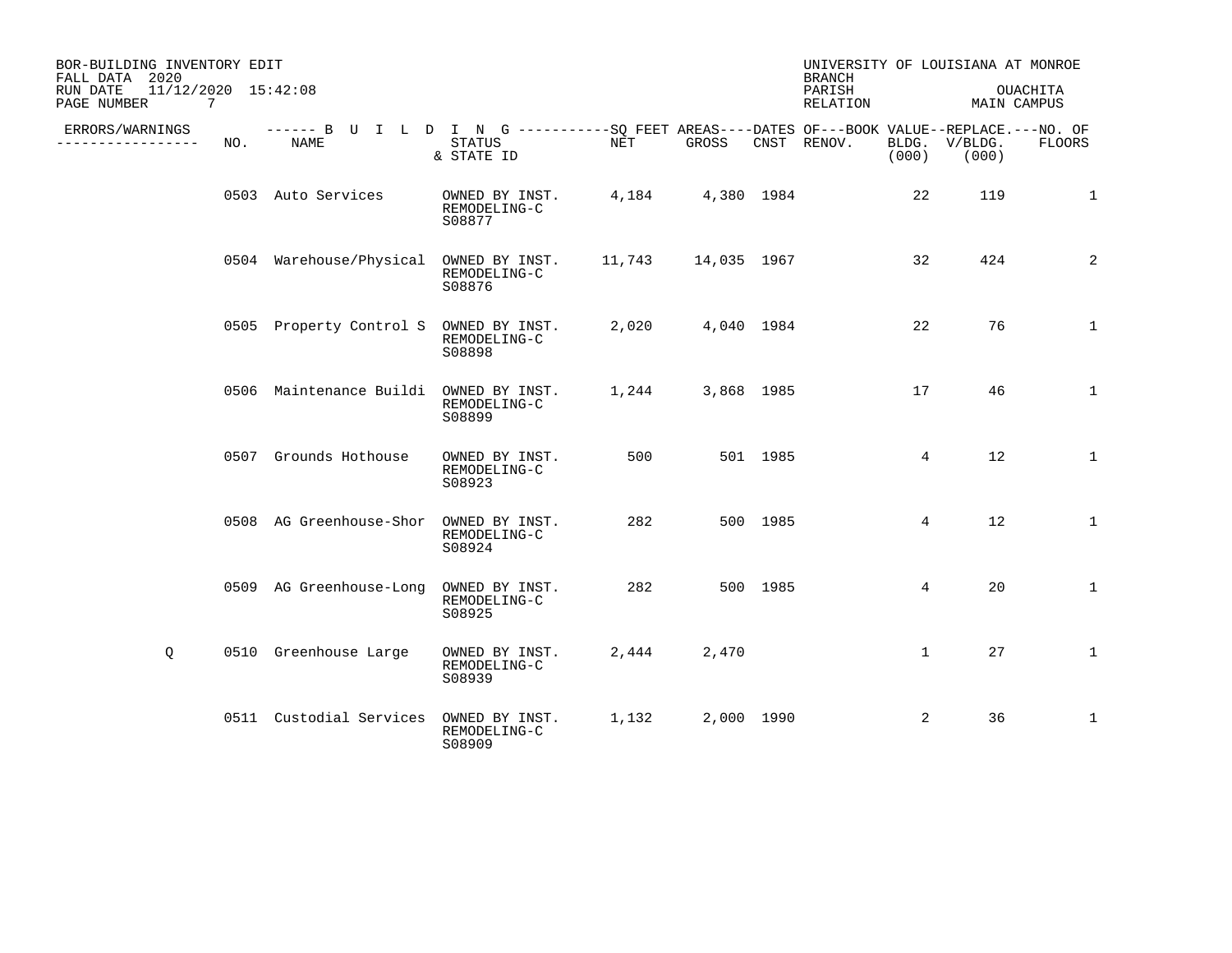| BOR-BUILDING INVENTORY EDIT<br>FALL DATA 2020       |     |                                                                                                    |                                          |       |            |          | <b>BRANCH</b>      |              | UNIVERSITY OF LOUISIANA AT MONROE |              |
|-----------------------------------------------------|-----|----------------------------------------------------------------------------------------------------|------------------------------------------|-------|------------|----------|--------------------|--------------|-----------------------------------|--------------|
| RUN DATE<br>11/12/2020 15:42:08<br>PAGE NUMBER<br>8 |     |                                                                                                    |                                          |       |            |          | PARISH<br>RELATION |              | MAIN CAMPUS                       | OUACHITA     |
| ERRORS/WARNINGS<br>----------------                 | NO. | ------ B U I L D I N G ----------SQ FEET AREAS----DATES OF---BOOK VALUE--REPLACE.---NO. OF<br>NAME | STATUS<br>& STATE ID                     | NET   | GROSS      |          | CNST RENOV.        | (000)        | BLDG. V/BLDG.<br>(000)            | FLOORS       |
|                                                     |     | 0601 Men's East Stadium OWNED BY INST.                                                             | REMODELING-C<br>S08895                   | 42    | 3,850 1992 |          |                    | 55           | 301                               | 1            |
|                                                     |     | 0602 East Stadium Snack OWNED BY INST.                                                             | REMODELING-C<br>S08896                   | 523   |            | 613 1992 |                    | $\mathbf{1}$ | 6                                 | $\mathbf{1}$ |
|                                                     |     | 0607 Women's Softball D OWNED BY INST.                                                             | REMODELING-A<br>S08934                   | 208   |            | 209 1980 |                    | $\mathbf{1}$ | 3                                 | $\mathbf{1}$ |
|                                                     |     | 0608 Women's Softball D OWNED BY INST.                                                             | REMODELING-A<br>S08935                   | 208   |            | 209 1980 |                    | $\mathbf{1}$ | 15                                | 1            |
|                                                     |     | 0613 Talent Search                                                                                 | OWNED BY INST.<br>OBSOLETE<br>S08906     | 1,956 | 2,832 1960 |          |                    | 65           | 105                               | $\mathbf 1$  |
|                                                     |     | 0615 OLDER WORKER PROGR                                                                            | OWNED BY INST.<br>OBSOLETE<br>S08903     | 2,288 | 2,489 1946 |          |                    | 59           | 87                                | $\mathbf{1}$ |
|                                                     |     | 0616 ULM GOLF                                                                                      | OWNED BY INST.<br>REMODELING-B<br>S08907 | 3,322 | 3,941 1941 |          |                    | 141          | 159                               | $\mathbf 1$  |
|                                                     |     | 0619 Residential Mainte OWNED BY INST.                                                             | REMODELING-B<br>S08930                   | 1,793 |            |          | 2,344 1960 1997    | 53           | 103                               | $\mathbf 1$  |
|                                                     |     | 0624 L CLUB                                                                                        | OWNED BY INST.<br>OBSOLETE<br>S12741     | 1,559 | 1,674 1958 |          |                    | 53           | 61                                | $\mathbf{1}$ |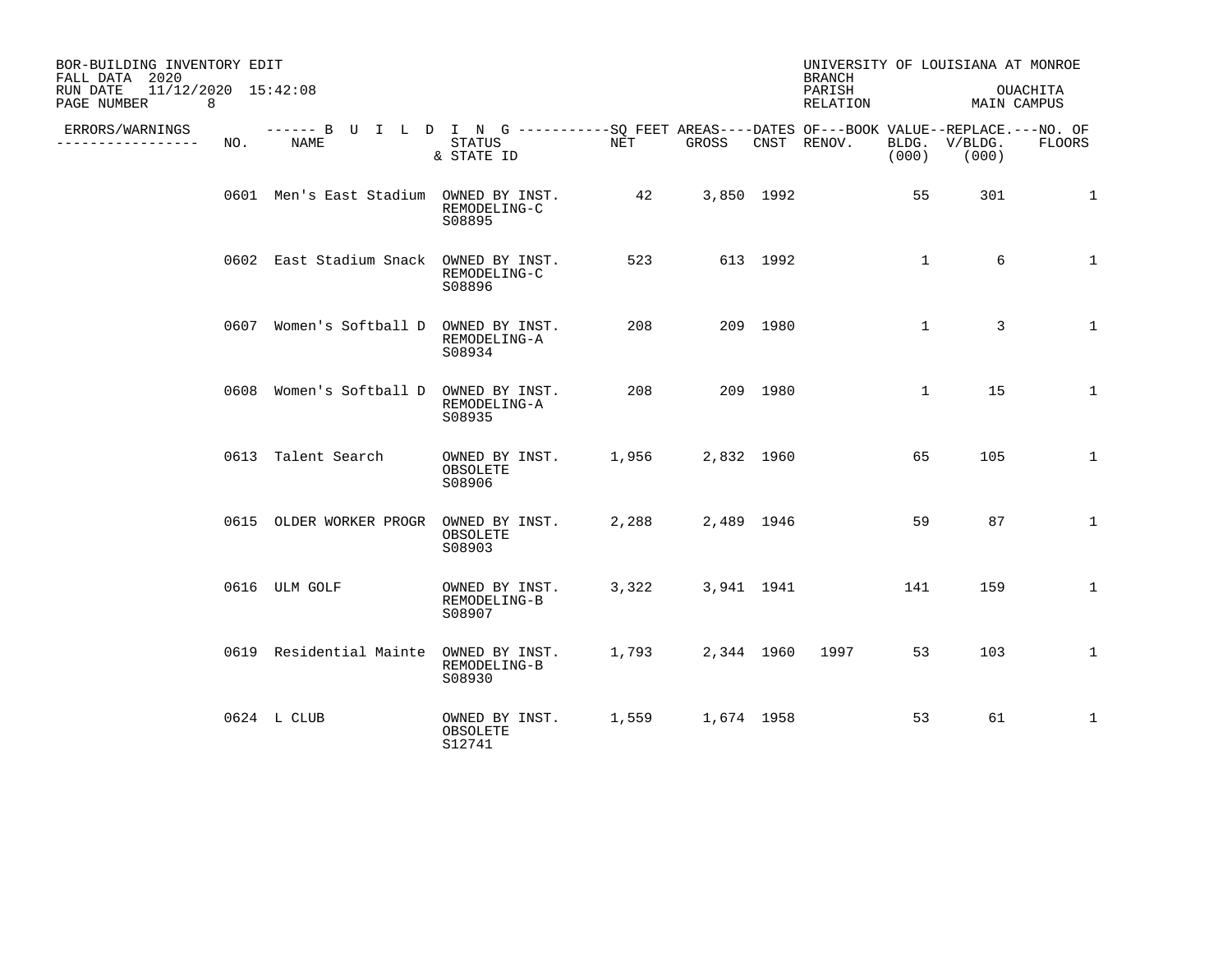| BOR-BUILDING INVENTORY EDIT<br>FALL DATA 2020 |                |                                                                                                    |                                          |     |          |          | UNIVERSITY OF LOUISIANA AT MONROE<br><b>BRANCH</b> |              |                        |                         |
|-----------------------------------------------|----------------|----------------------------------------------------------------------------------------------------|------------------------------------------|-----|----------|----------|----------------------------------------------------|--------------|------------------------|-------------------------|
| RUN DATE<br>PAGE NUMBER                       | $\overline{9}$ | 11/12/2020 15:42:08                                                                                |                                          |     |          |          | PARISH<br>RELATION                                 |              |                        | OUACHITA<br>MAIN CAMPUS |
| ERRORS/WARNINGS<br>------------------         | NO.            | ------ B U I L D I N G ----------SO FEET AREAS----DATES OF---BOOK VALUE--REPLACE.---NO. OF<br>NAME | STATUS<br>& STATE ID                     | NET | GROSS    |          | CNST RENOV.                                        | (000)        | BLDG. V/BLDG.<br>(000) | <b>FLOORS</b>           |
|                                               |                | U 0637 Mechanical Buildin OWNED BY INST.                                                           | REMODELING-C<br>S08908                   |     | 677 1981 |          |                                                    | $\mathbf{1}$ | 14                     | $\mathbf 1$             |
|                                               |                | U 0638 Mechanical Buildin OWNED BY INST.                                                           | REMODELING-C<br>S08912                   |     |          | 677 1982 |                                                    | $\mathbf{1}$ | 16                     | $\mathbf 1$             |
|                                               |                | 0642 North Tick Malone                                                                             | OWNED BY INST.<br>REMODELING-C<br>S08917 | 80  |          | 85 1976  |                                                    | $\mathbf{1}$ | 2                      | 1                       |
|                                               |                | 0643 South Tick Malone                                                                             | OWNED BY INST.<br>REMODELING-C<br>S08918 | 80  |          | 85 1976  |                                                    | $\mathbf{1}$ | 2                      | $\mathbf 1$             |
| OR.                                           |                | 0644 AG Greenhouse Stor OWNED BY INST.                                                             | REMODELING-C<br>S08921                   | 85  | 86       |          |                                                    |              |                        | $\mathbf{1}$            |
|                                               |                | 0646 Plant Canopy                                                                                  | OWNED BY INST.<br>REMODELING-C<br>S08929 | 400 |          | 401 1982 |                                                    | $\mathbf{1}$ | $\overline{4}$         | $\mathbf{1}$            |
| Q                                             |                | 0647 Greenhouse Storage OWNED BY INST.                                                             | REMODELING-C<br>S08936                   | 108 | 109      |          |                                                    | $\mathbf 1$  | $\mathbf{1}$           | $\mathbf 1$             |
| Q                                             |                | 0648 Greenhouse Storage OWNED BY INST.                                                             | REMODELING-C<br>S08937                   | 200 | 201      |          |                                                    | $\mathbf{1}$ | 3                      | $\mathbf 1$             |
| Q                                             |                | 0649 Plant Potting Shed                                                                            | OWNED BY INST.<br>REMODELING-C<br>S08938 | 720 | 721      |          |                                                    | 1            | 6                      | 1                       |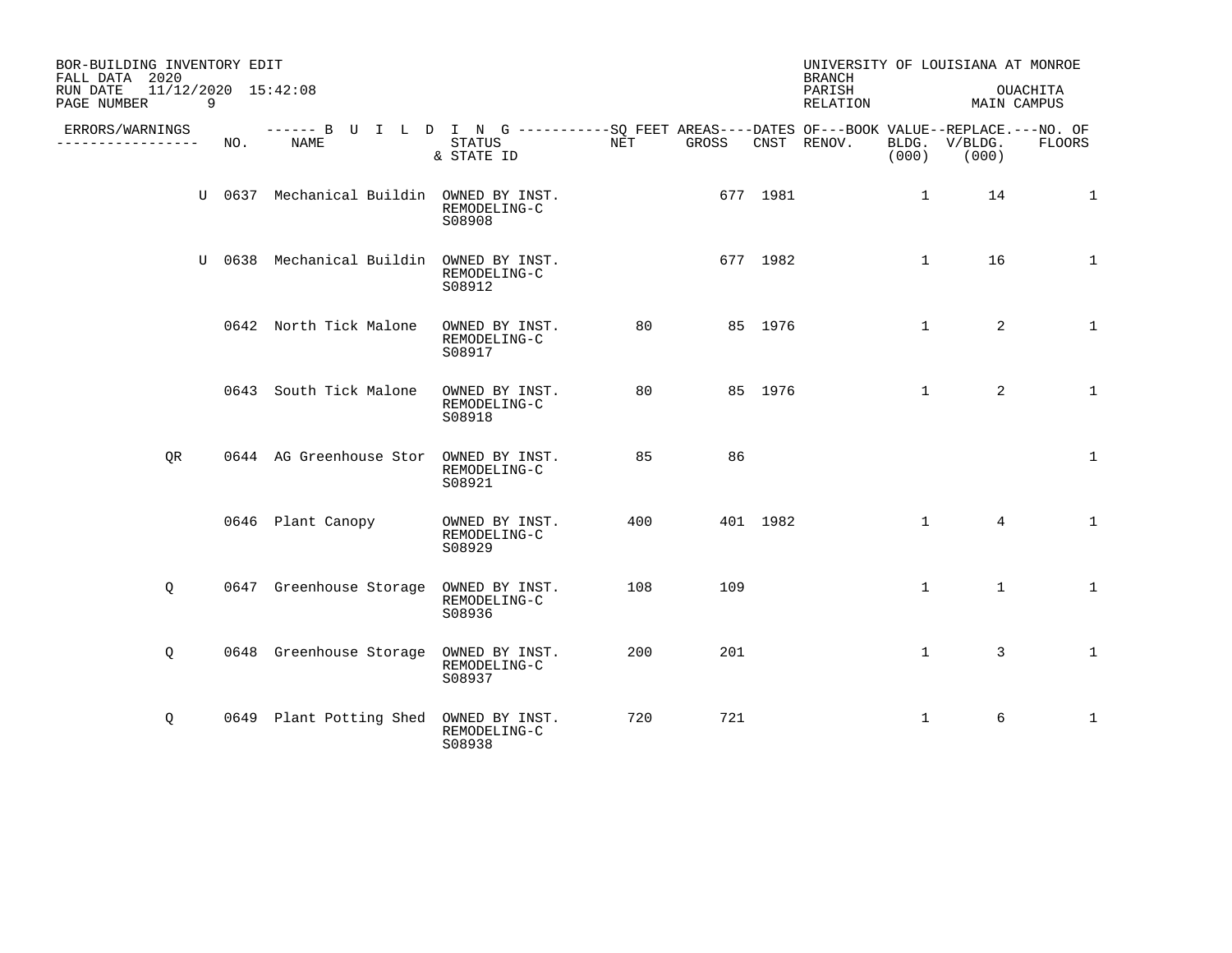| BOR-BUILDING INVENTORY EDIT<br>FALL DATA 2020        |                                                                                                    |                                          |        |             | UNIVERSITY OF LOUISIANA AT MONROE<br><b>BRANCH</b> |              |                        |                         |
|------------------------------------------------------|----------------------------------------------------------------------------------------------------|------------------------------------------|--------|-------------|----------------------------------------------------|--------------|------------------------|-------------------------|
| 11/12/2020 15:42:08<br>RUN DATE<br>PAGE NUMBER<br>10 |                                                                                                    |                                          |        |             | PARISH<br>RELATION                                 |              |                        | OUACHITA<br>MAIN CAMPUS |
| ERRORS/WARNINGS<br>NO.<br>-----------                | ------ B U I L D I N G ----------SO FEET AREAS----DATES OF---BOOK VALUE--REPLACE.---NO. OF<br>NAME | STATUS<br>& STATE ID                     | NET    | GROSS       | CNST RENOV.                                        | (000)        | BLDG. V/BLDG.<br>(000) | FLOORS                  |
| $\circ$                                              | U 0652 KEDM PUBLIC RADIO                                                                           | OWNED BY INST.<br>SATISFACTORY<br>S09955 |        | 871         |                                                    | $\mathbf{1}$ | 256                    | 1                       |
| Q                                                    | 0653 Softball Storage                                                                              | OWNED BY INST.<br>REMODELING-B<br>S08933 | 160    | 161         |                                                    | $\mathbf{1}$ | 3                      | $\mathbf{1}$            |
| OR                                                   | 0686 BB TICKET                                                                                     | OWNED BY INST.<br>REMODELING-C<br>S08920 | 100    | 101         |                                                    |              |                        | $\mathbf{1}$            |
| $\mathbb{R}$                                         | 0700 INTERMODAL TRANSIT                                                                            | OWNED BY INST.<br>SATISFACTORY<br>S15719 | 86,007 | 96,954 2008 |                                                    |              |                        | $\overline{3}$          |
| R                                                    | 0701 ULM BASEBALL PRACT                                                                            | OWNED BY INST.<br>SATISFACTORY<br>S28489 | 6,800  | 6,840 2014  |                                                    |              | 161                    |                         |
| R                                                    | 0703 LIEW FAMILY INTERN                                                                            | OWNED BY INST.<br>SATISFACTORY<br>S28752 | 5,783  | 7,000 2015  |                                                    | 108          |                        | $\mathbf{1}$            |
| OR                                                   | 0704 DELANO HOUSE                                                                                  | OWNED BY INST.<br>REMODELING-C<br>S28494 | 2,080  | 2,734       |                                                    |              |                        | 2                       |
| R                                                    | 0705 UNIVERSITY PARK MA                                                                            | OWNED BY INST.<br>SATISFACTORY<br>S28940 | 2,561  | 2,562 2016  |                                                    | 108          |                        | $\mathbf{1}$            |